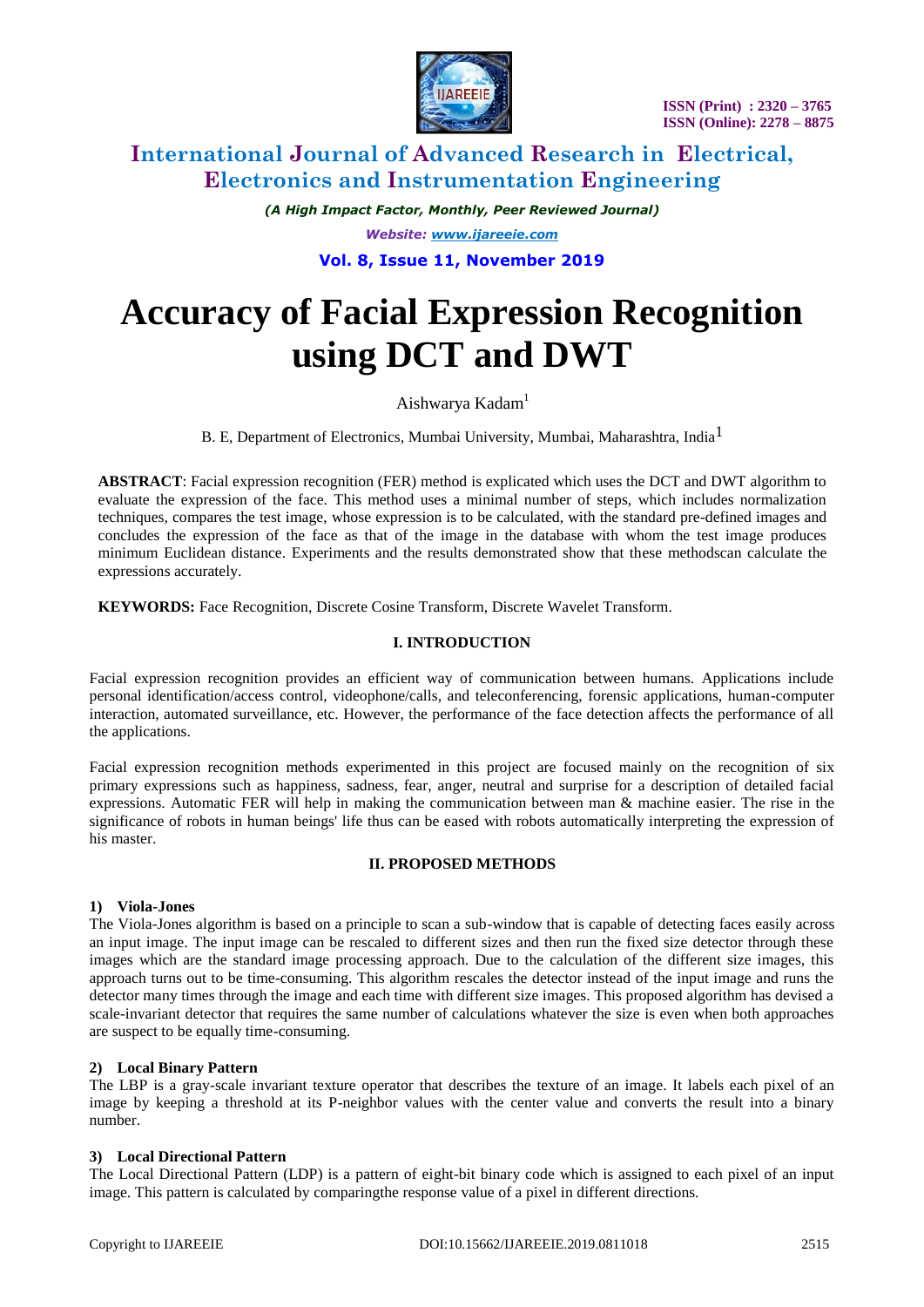

# **International Journal of Advanced Research in Electrical, Electronics and Instrumentation Engineering**

*(A High Impact Factor, Monthly, Peer Reviewed Journal)*

*Website: [www.ijareeie.com](http://www.ijareeie.com/)*

# **Vol. 8, Issue 11, November 2019**

#### **4) Support Vector Machine**

A model is built by the SVM classifier to predict classes for new examples. It assigns new examples/data points to one of the classes. If there are only 2 classes then it can be called a Binary SVM Classifier.

#### **III. TECHNIQUES**

#### **1. Discrete Cosine Transform (DCT)**

A Discrete Cosine Transform (DCT) is used to express the finite sequence of data points in terms of a sum of cosine functions oscillating at different frequencies. In image processing, DCT is intended to de-correlate the image data. DCT featureshave been used for the recognition and some coefficients are selected to form feature vectors.

#### **2. Discrete Wavelet Transform (DWT)**

Wavelet and Fourier transform represents a signal through a linear combination of their basic functions. In Fourier transforms, the basis functions are dilations of cosine and sine signals (each spanning the entire time interval). For wavelet transforms, they are different translations and dilations of one function termed the Mother wavelet along with a scaling function (each spanning a logarithmically reduced subinterval).

#### **IV. SOFTWARE**

#### **MATLAB**

This programming language started with the matrix programming where another linear algebra programming was simple. This programming language run under both batch jobs and interactive programs. MATLAB provides visualization. MATLAB provides matrix manipulations. It has inbuilt commands and math functions that help in matrix calculations, generating plots for performing numerical methods.

MATLAB (matrix laboratory) provide a multi-archetype numerical operational environment. It also provides a Fourth-Generation programming language. MATLAB in our project is used to program the codes for DCT and DWT so that we can compare the accuracy for both techniques

#### **V. RESULTS**

In the DCT Confusion Matrix Result, we see the accuracy of the different 6 classes i.e Anger, Fear, Happy, Neutral, Sad and Surprise respectively. Out of the 50 images in each dataset, 40 images are given for training and 10 are for testing. The accuracy of each class is shown out of these 10 images.

| 11.7%                   | а<br>1.7%               | $\theta$<br>0.0% | п<br>1.7%                   | $\blacksquare$<br>1.7%  | $\bullet$<br>0.0%    | 70.0%<br>30.0% |
|-------------------------|-------------------------|------------------|-----------------------------|-------------------------|----------------------|----------------|
| $\theta$                | 5                       | $\bullet$        | $\bullet$                   | $\overline{\mathbf{2}}$ | $\bullet$            | 71.4%          |
| 0.0%                    | 8.3%                    | 0.0%             | 0.0%                        | 3.3%                    | 0.0%                 | 28.6%          |
| 1.7%                    | $\theta$<br>0.0%        | 10<br>16.7%      | $\Omega$<br>0.0%            | $\bullet$<br>0.0%       | $\Omega$<br>0.0%     | 90.9%<br>9.1%  |
| $\theta$                | $\theta$                | $\theta$         | 5                           | $\theta$                | $\blacktriangleleft$ | 83.3%          |
| 0.0%                    | 0.0%                    | 0.0%             | 8.3%                        | 0.0%                    | 1.7%                 | 16.7%          |
| $\bullet$               | $\Omega$                | $\bullet$        | $\Omega$                    | 6                       | $\bullet$            | 100%           |
| 0.0%                    | 0.0%                    | 0.0%             | 0.0%                        | 10.0%                   | 0.0%                 | 0.0%           |
| $\overline{\mathbf{2}}$ | $\overline{\mathbf{4}}$ | $\Omega$         | $\overline{4}$              | $\blacksquare$          | $\mathbf{9}$         | 45.0%          |
| 3.3%                    | 6.7%                    | 0.0%             | 6.7%                        | 1.7%                    | 15.0%                | 55.0%          |
| 70.0%                   | 50.0%                   | 100%             | 50.0%                       | 60.0%                   | 90.0%                | 70.0%          |
| 30.0%                   | 50.0%                   | 0.0%             | 50.0%                       | 40.0%                   | 10.0%                | 30.0%          |
| $\overline{1}$          | $\overline{2}$          | 3                | $-4$<br><b>Target Class</b> | 5                       | 6                    |                |

Fig. 1 DCT Accuracy Result (in %).

The overall accuracy of the DCT method comes out to be 70% considering the result of all the classes.